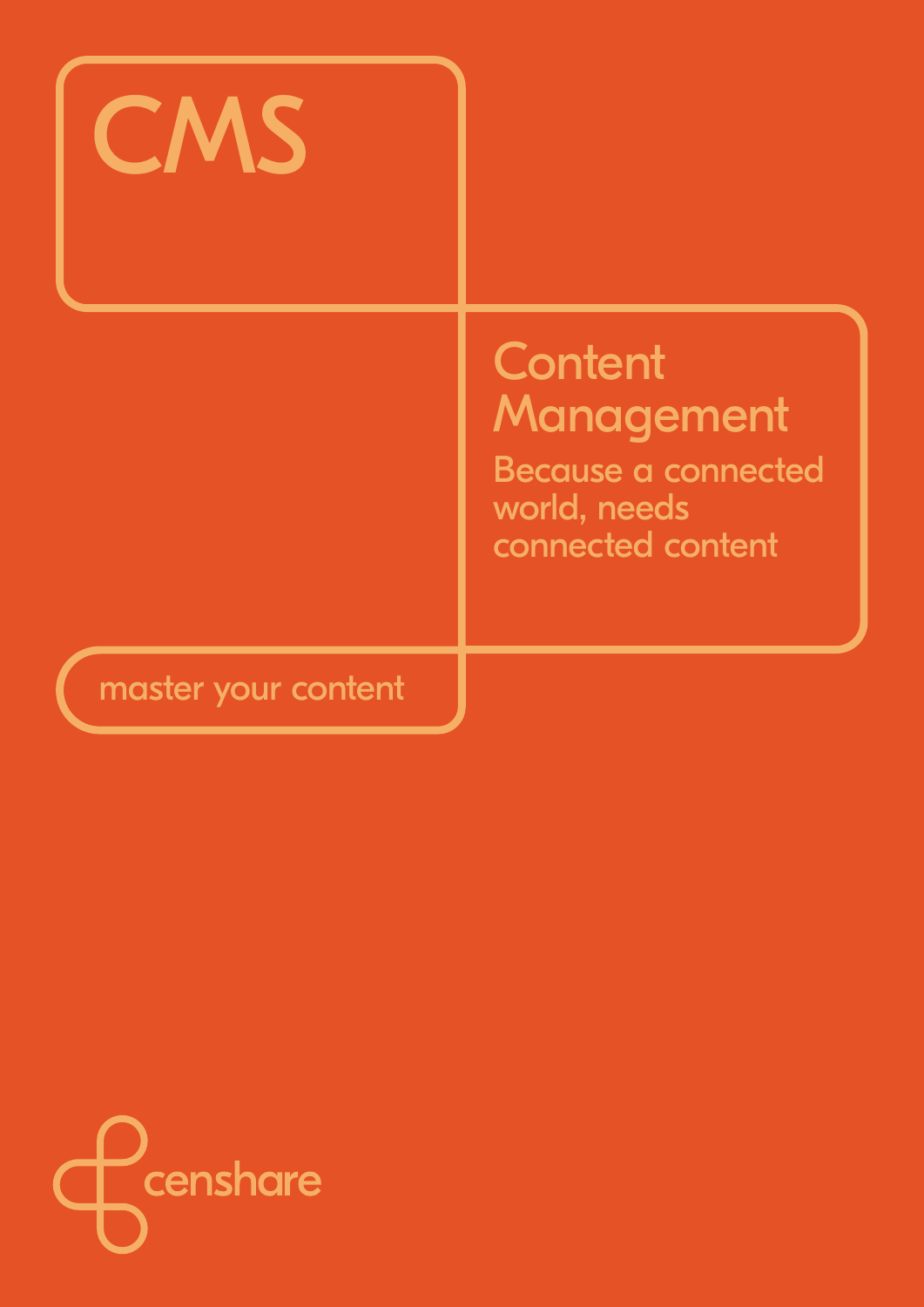## One source for every channel

From brief to design to production, censhare Content Management makes you a master of marketing content. Automated and simplified processes reduce the technical skills needed for website and channel production and maintenance.



# Tailor content at speed

Content only needs to be created once and is 'medianeutral', allowing it to be adapted automatically for use anywhere – from online and print to point-of-sale and ATMs.

Content can be adapted to personas, local regulatory requirements, different languages and cultural variations. Personalization, proven to raise marketing performance,

is easier and quicker.

A powerful API enables the system to exchange data with external applications, while allowing the creation of omnichannel applications and custom front-ends.

Content Data Quality feature checks the completeness of content to identify any gaps in the data so you can be sure that all data is available before using it.



## At your command

#### **Content Management**

- Integrated content editor with output channel reviews and word/character counter
- Multilingual standard document structure based on XML
- Variants for output channels with specific characteristics
- Workflows, notifications and automatic processes
- Process control from brief to design to production across the complete content lifecycle
- Transform and export content to web, mobile, POS and print
- Flexible functions for content export to any other channel

#### **Neutral Content (XML)**

Content is saved in media neutral, semantically labeled XML, enabling programmatic processing for different channels

#### **Content Data Quality**

Checks the quality of content data for identification of potential improvements

- Uses individual approval processes for checking data
- Configurable completeness check
- Integrated workflows
- Versioning of all content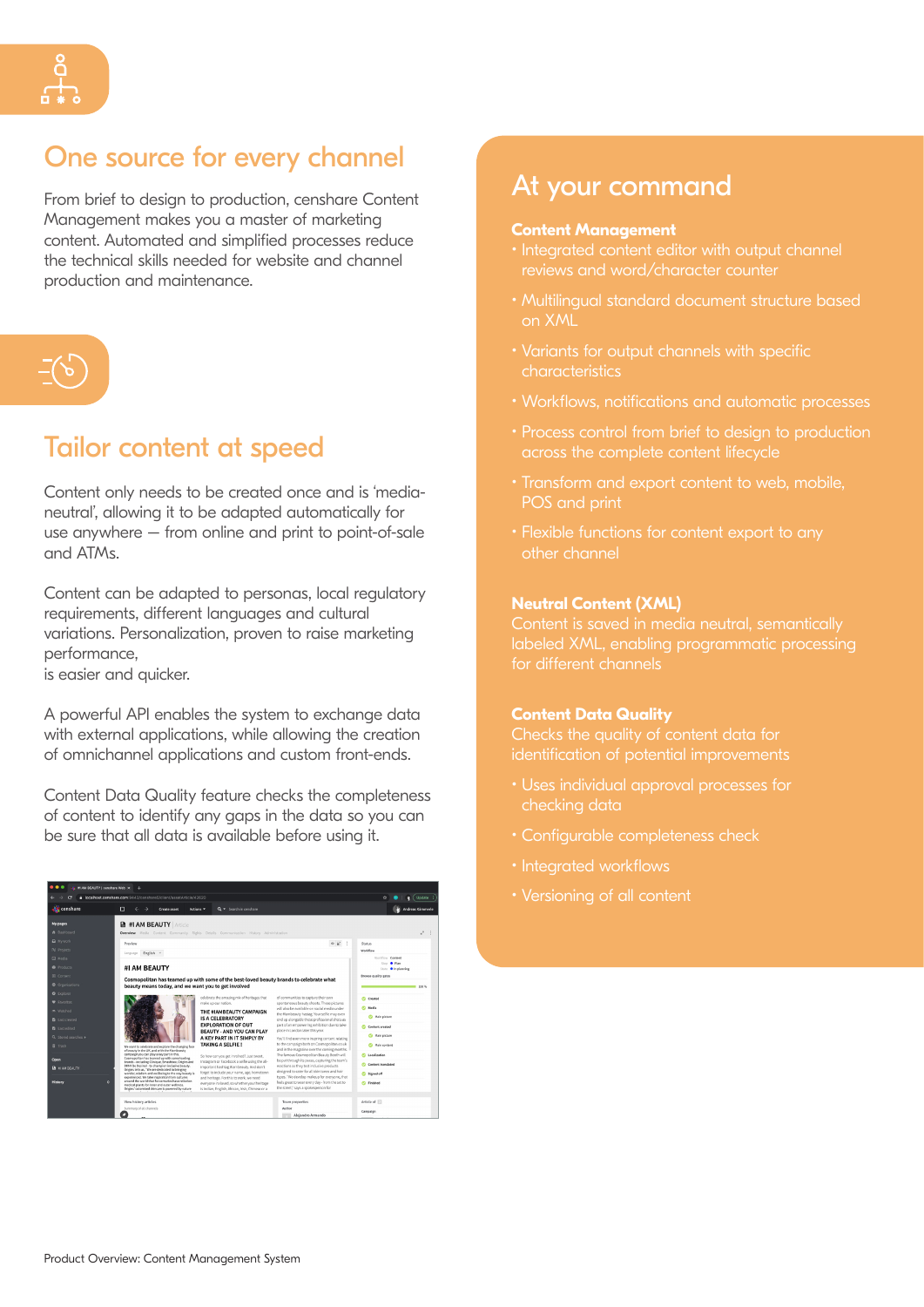

# Austrian Publisher

A leading Austrian publishing group wanted to streamline the content production for its multiple online and offline channels.

They wanted rapid content delivery without HTML prerendering with each page generated on the fly. They also wanted to publish news events 'as they happen' with more detailed personalization for visitors and no caching issues.

After switching to censhare, they quickly became one of Austria's fastest growing online media publishers, establishing a new record in terms of visits and unique clients served. A main driver behind this development is the online version of their news magazine, which is entirely produced with censhare and its SEO functions, which have helped the publication achieve top rankings with search engines.

## Industrial Instrumentation Supplier

This global supplier of industrial process instrumentation and automation solutions works with sales and service companies in 47 countries, operates in 18 locations in 12 countries and maintains representative offices in many other countries.

They wanted more efficient communications and to represent the company as a "genuine global brand on the web" by improving the quality and homogeneity of information. A further requirement was to optimize workload by automating internal communications and reducing training costs.

censhare Content Management was chosen to help improve the consistency of content assets and was used to relaunch 38 websites in 22 languages. The flexibility and scalability of censhare is also used to provide content for shops, extranets, web services and topics such as Industry 4.0. censhare is now the company's central content management platform.

## Swiss Insurance Provider

A leading Swiss private insurance company supplies its services using a decentralized structure, with around 80 general agencies throughout the country to ensure local expertise for customers.

Although some management solutions were being used, these did not meet the company's requirements. Production of printed documents and communications material was disorganized, with inadequate cooperation between authors and editors.

The switch to censhare enables the agencies to create their own advertisements, brochures and advertising material with just a few clicks in an entirely web based solution. Agencies simply log on, select the template and enter their own information. They export it from censhare as a print ready PDF and save the file where needed.

censhare brings the transparency and the structured processes required, as well as the speed and efficiency of operations.